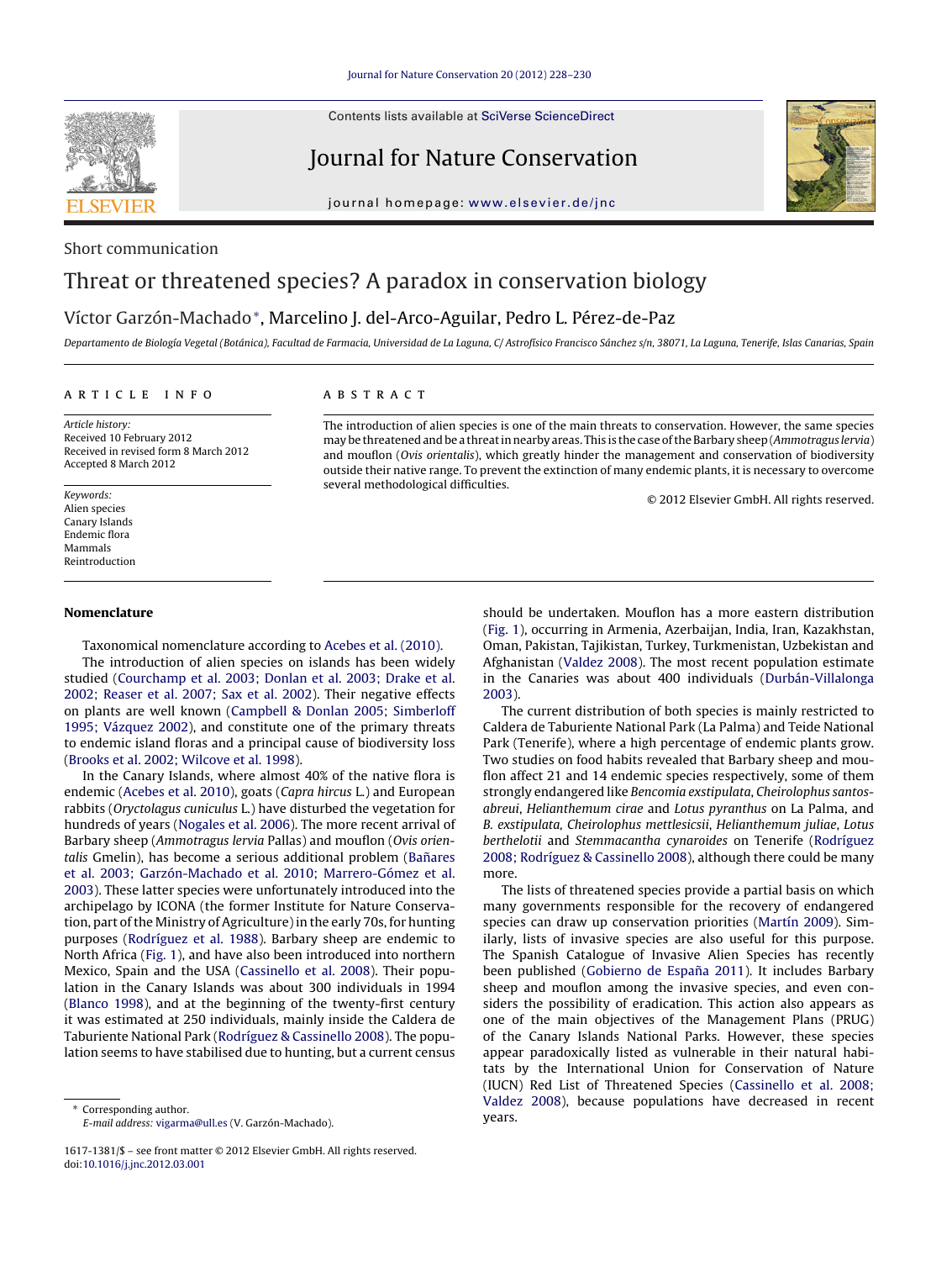<span id="page-1-0"></span>

Fig. 1. Native distribution range of Barbary sheep (Ammotragus lervia) and mouflon (Ovis orientalis) vs. areas where they have been introduced in the Canary Islands. Adapted from [Cassinello](#page-2-0) et [al.](#page-2-0) [\(2008\)](#page-2-0) and [Valdez](#page-2-0) [\(2008\).](#page-2-0)

#### **Finding a solution**

The negative effect of these species on the native endemic flora is a documented reality, since they eat and trample the plants, and alter the substrate, particularly the nitrogen balance through urine and feces (Bañares et [al.](#page-2-0) [2003;](#page-2-0) [Garzón-Machado](#page-2-0) et al. [2010;](#page-2-0) [Hobbs](#page-2-0) [1996;](#page-2-0) [Marrero-Gómez](#page-2-0) et [al.](#page-2-0) [2003\).](#page-2-0) This is affecting about 20% of the total threatened flora [\(Garzón-Machado](#page-2-0) [2011\),](#page-2-0) leading several species to the brink of extinction, in only forty years. It is not only a problem in the Canaries. For instance, it also occurs in the south of the Iberian Peninsula, where the expansion of Barbary sheep could endanger the important endemic flora of Sierra Nevada National Park [\(Acevedo](#page-2-0) et [al.](#page-2-0) [2007\).](#page-2-0) But there, additional problems have arisen due to their competition with Iberian ibex (Capra pyrenaica Schinz): displacement of ibex to suboptimal habitats and a possible increase in infestation by parasites [\(Acevedo](#page-2-0) et [al.](#page-2-0) [2007\).](#page-2-0) These negative effects could also occur in other areas where these animals have been introduced.

### **How do we reconcile species listed under the Spanish Catalogue of Alien Species with their Vulnerable IUCN status?**

From the viewpoint of conservation biology, the answer is not easy. Total eradication would be a drastic but effective solution ([Genovesi](#page-2-0) [2005\),](#page-2-0) and this measure is commonly suggested by researchers in that field, although it could mean killing a protected species that is in decline only a few hundred kilometers away on the mainland (Fig. 1).

The introduction of alien species, especially mammals, to new environments beyond their natural distribution ranges [\(Kumschick](#page-2-0) et [al.](#page-2-0) [2011\)](#page-2-0) is one of the main threats to conservation, causing paradoxical situations that complicate biodiversity conservation and management. In the Canaries, the strong negative impact of other alien species such as goats or European rabbits on Canary endemic plants has been continual for at least several hundred years [\(Nogales](#page-2-0) et [al.](#page-2-0) [2006\).](#page-2-0) Many species without effective mechanisms against these herbivores could have disappeared without ever being known to us. However, they are already part of the islanders' modern history, and eradication would be opposed. Furthermore, the life-cycle and reproductive strategy of the European rabbit makes it almost impossible to control on medium and large islands, such as those of the Canary archipelago. Conversely, the recent introduction of Barbary sheep and mouflon is a different case. It has been a great mistake, totally preventable if the conservation policy had been correct. Despite this, we could take advantage of this mistake and convert it into a solution, at least for Barbary sheep.

The re-introduction of Barbary sheep within its natural range of distribution would help to improve the current state of the natural populations, increasing the number of individuals and even enhancing genetic richness (a previous genetic study could be performed). The procedure to capture the animals would not be a problem, since there are hunters well trained in these techniques. In addition, Judas goat techniques could be a good tool for detecting these animals at low densities [\(Campbell](#page-2-0) [&](#page-2-0) [Donlan](#page-2-0) [2005\).](#page-2-0)

Re-introduction of mouflon would not however be advisable, because its taxonomic status is still doubtful. In addition, this species has a strong tendency to hybridise with domestic sheep